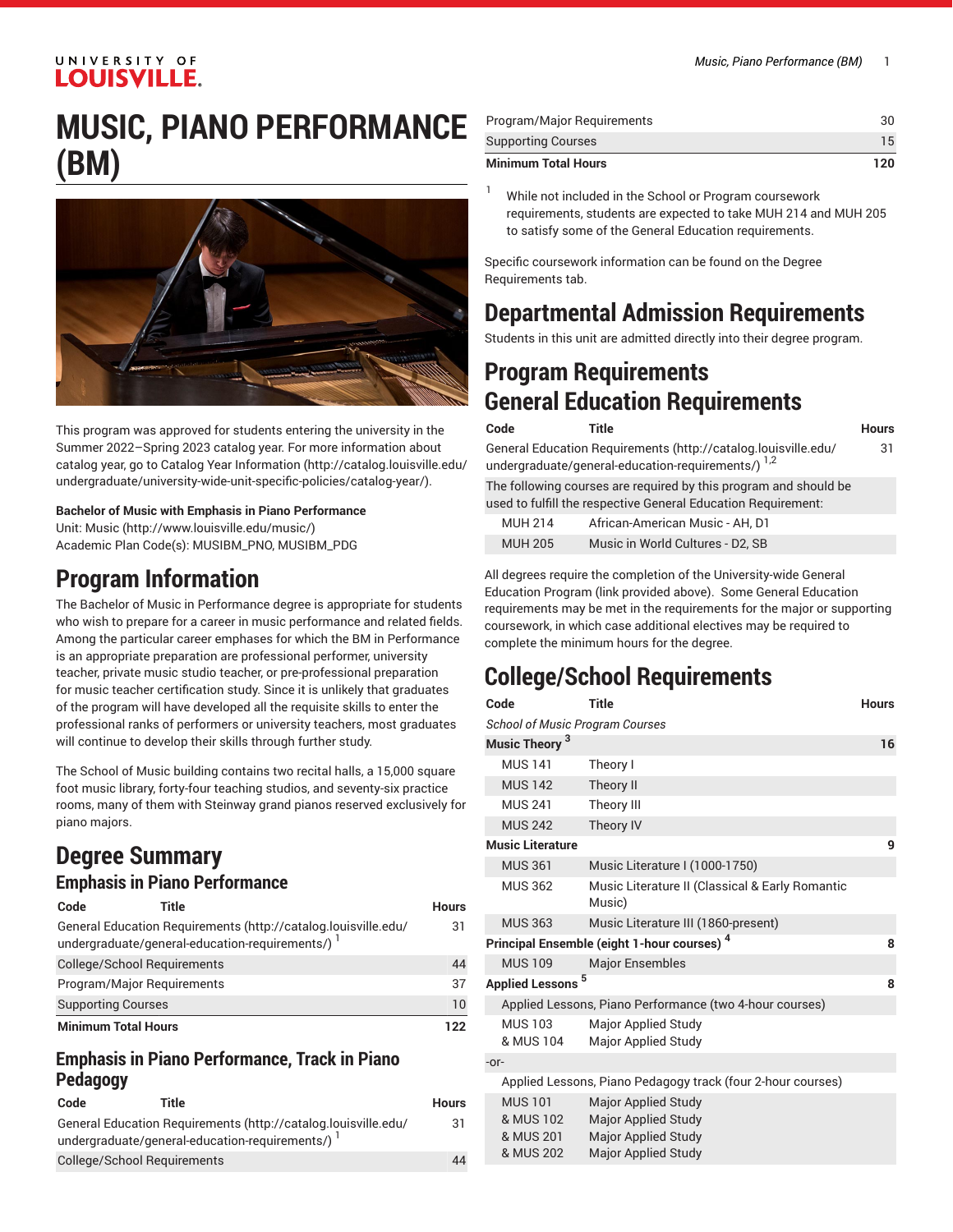### UNIVERSITY OF **LOUISVILLE.**

| <b>Minimum Total Hours</b> |                                            | 44 |
|----------------------------|--------------------------------------------|----|
| <b>MUS 97</b>              | Recital Attendance (four semesters of "S") |    |
| <b>MUS 297</b>             | Piano Proficiency                          |    |
| <b>MUS 100</b>             | Introduction to Music Study                |    |
| <b>MUS 347</b>             | Analysis I                                 |    |

# **Program/Major Requirements**

### **Piano Performance**

| Code                            | Title                                                      | <b>Hours</b>   |
|---------------------------------|------------------------------------------------------------|----------------|
| Plan Courses: Piano Performance |                                                            |                |
| Applied Lessons (six courses)   |                                                            | 24             |
| <b>MUS 203</b>                  | Major Applied Study                                        |                |
| <b>MUS 204</b>                  | <b>Major Applied Study</b>                                 |                |
| <b>MUS 303</b>                  | Major Applied Study                                        |                |
| <b>MUS 304</b>                  | <b>Major Applied Study</b>                                 |                |
| <b>MUS 403</b>                  | Major Applied Study                                        |                |
| <b>MUS 404</b>                  | Major Applied Study                                        |                |
| <b>MUS 561</b>                  | Literature (Piano Literature I)                            | 2              |
| <b>MUS 562</b>                  | Literature (Piano Literature II)                           | $\overline{2}$ |
| <b>MUS 119</b>                  | Minor Ensembles (Piano Ensemble; six half-hour<br>courses) | 3              |
| <b>MUS 371</b>                  | Piano Pedagogy I                                           | 3              |
| <b>MUS 372</b>                  | Piano Pedagogy II                                          | 3              |
| <b>MUS 397</b>                  | Junior Recital <sup>5</sup>                                | $\Omega$       |
| <b>MUS 497</b>                  | Senior Recital - CUE (CUE) <sup>5</sup>                    | $\Omega$       |
| <b>Minimum Total Hours</b>      |                                                            | 37             |
| Code                            | <b>Title</b>                                               | <b>Hours</b>   |
|                                 | <b>Supporting Courses: Piano Performance</b>               |                |

| <b>Minimum Total Hours</b>                    |                                       |   |
|-----------------------------------------------|---------------------------------------|---|
| Electives (General or Music) <sup>6</sup>     |                                       | 4 |
| <b>MUS 359</b>                                | Conducting I                          | 2 |
| <b>MUS 550</b>                                | <b>Baroque Counterpoint</b>           |   |
| <b>MUS 549</b>                                | Renaissance Counterpoint              |   |
| <b>MUS 548</b>                                | Post-Tonal Theory and Analysis        |   |
| <b>MUS 547</b>                                | <b>Chromatic Harmony and Analysis</b> |   |
| <b>MUS 348</b>                                | Analysis II                           |   |
| Select two 2-hour courses from the following: |                                       |   |
| <b>Advanced Theory</b>                        |                                       |   |
|                                               |                                       |   |

#### **Upper Division Assessment**

All students enrolled in a music degree program will be reviewed at the approximate midpoint of the selected program in order for students to achieve Upper Division status. Students must meet the standards of this review to register for 400-level courses in music. Both the elements and standards of the review are established by the faculty and include credit for MUS 242 or Analysis (MUS 347 for BA, General; MUS 349 for BA General, Jazz Studies; MUS 350 for BA, Music & New Media); MUS 361; 4 semesters of Applied Instrument at the course numbers required for the degree; Piano Proficiency Examination; MUS 97, with a grade of S for 4 semesters; Ensemble participation; cumulative 2.5 GPA (good standing); minimum of 48 credit hours completed; pass ENGL 101 or ENGL 105; and 3 additional General Education/Cardinal Core courses.

Additional specific elements and standards appropriate to specific degree programs in jazz studies (including jazz performance, music education and music therapy with tracks in jazz studies, and the BA in jazz studies), music composition, music education, music history, instrumental and vocal performance, pedagogy, music theory, and music therapy are required of students in order to achieve Upper Division status and to continue in the degree program. Specific degree requirements are determined by the concentration and area faculties and are outlined in the *Undergraduate Student Handbook*.

| Code                                                                 | Title                | <b>Hours</b> |
|----------------------------------------------------------------------|----------------------|--------------|
| <b>Culminating Undergraduate Experience (Graduation requirement)</b> |                      |              |
| Requirement fulfilled by completing:                                 |                      |              |
| MUS 497                                                              | Senior Recital - CUE |              |

# **Program/Major Requirements**

| Piano Performance, Track in Piano Pedagogy      |                                           |                         |  |
|-------------------------------------------------|-------------------------------------------|-------------------------|--|
| Code                                            | <b>Title</b>                              | <b>Hours</b>            |  |
|                                                 | <b>Plan Courses: Piano Pedagogy Track</b> |                         |  |
|                                                 | Applied Lessons (four courses)            | 12                      |  |
| <b>MUS 301</b>                                  | Major Applied Study                       |                         |  |
| <b>MUS 302</b>                                  | Major Applied Study                       |                         |  |
| <b>MUS 413</b>                                  | <b>Principal Applied Study</b>            |                         |  |
| <b>MUS 414</b>                                  | <b>Principal Applied Study</b>            |                         |  |
| <b>MUS 561</b>                                  | Literature (Piano Literature I)           | $\overline{2}$          |  |
| <b>MUS 562</b>                                  | Literature (Piano Literature II)          | $\overline{\mathbf{c}}$ |  |
| <b>MUS 371</b>                                  | Piano Pedagogy I                          | 3                       |  |
| <b>MUS 372</b>                                  | Piano Pedagogy II                         | 3                       |  |
| <b>MUS 471</b>                                  | Piano Pedagogy III                        | 3                       |  |
| <b>MUS 472</b>                                  | Piano Pedagogy IV                         | 3                       |  |
| <b>MUS 475</b>                                  | Pedagogy Practicum I                      | 1                       |  |
| <b>MUS 476</b>                                  | Pedagogy Practicum II                     | $\mathbf{1}$            |  |
| <b>MUS 497</b>                                  | Senior Recital - CUE (CUE) <sup>5,7</sup> | 0                       |  |
| <b>Minimum Total Hours</b>                      |                                           | 30                      |  |
| Code                                            | <b>Title</b>                              | <b>Hours</b>            |  |
| <b>Supporting Courses: Piano Pedagogy Track</b> |                                           |                         |  |
| <b>Advanced Theory</b>                          |                                           | $\overline{4}$          |  |
| Two 2-hour courses chosen from:                 |                                           |                         |  |

| <b>Minimum Total Hours</b>                   |                                                           | 15 |
|----------------------------------------------|-----------------------------------------------------------|----|
| Electives (General or Music) <sup>6, 8</sup> |                                                           | 6  |
| <b>MUS 119</b>                               | Minor Ensembles (Piano Ensemble; six 1/2-hour<br>courses) | 3  |
| <b>MUS 359</b>                               | Conducting I                                              | 2  |
| <b>MUS 550</b>                               | <b>Baroque Counterpoint</b>                               |    |
| <b>MUS 549</b>                               | Renaissance Counterpoint                                  |    |
| <b>MUS 548</b>                               | Post-Tonal Theory and Analysis                            |    |
| <b>MUS 547</b>                               | Chromatic Harmony and Analysis                            |    |
| <b>MUS 348</b>                               | Analysis II                                               |    |
|                                              | Two 2-hour courses chosen from:                           |    |
|                                              |                                                           |    |

#### **Upper Division Assessment**

All students enrolled in a music degree program will be reviewed at the approximate midpoint of the selected program in order for students to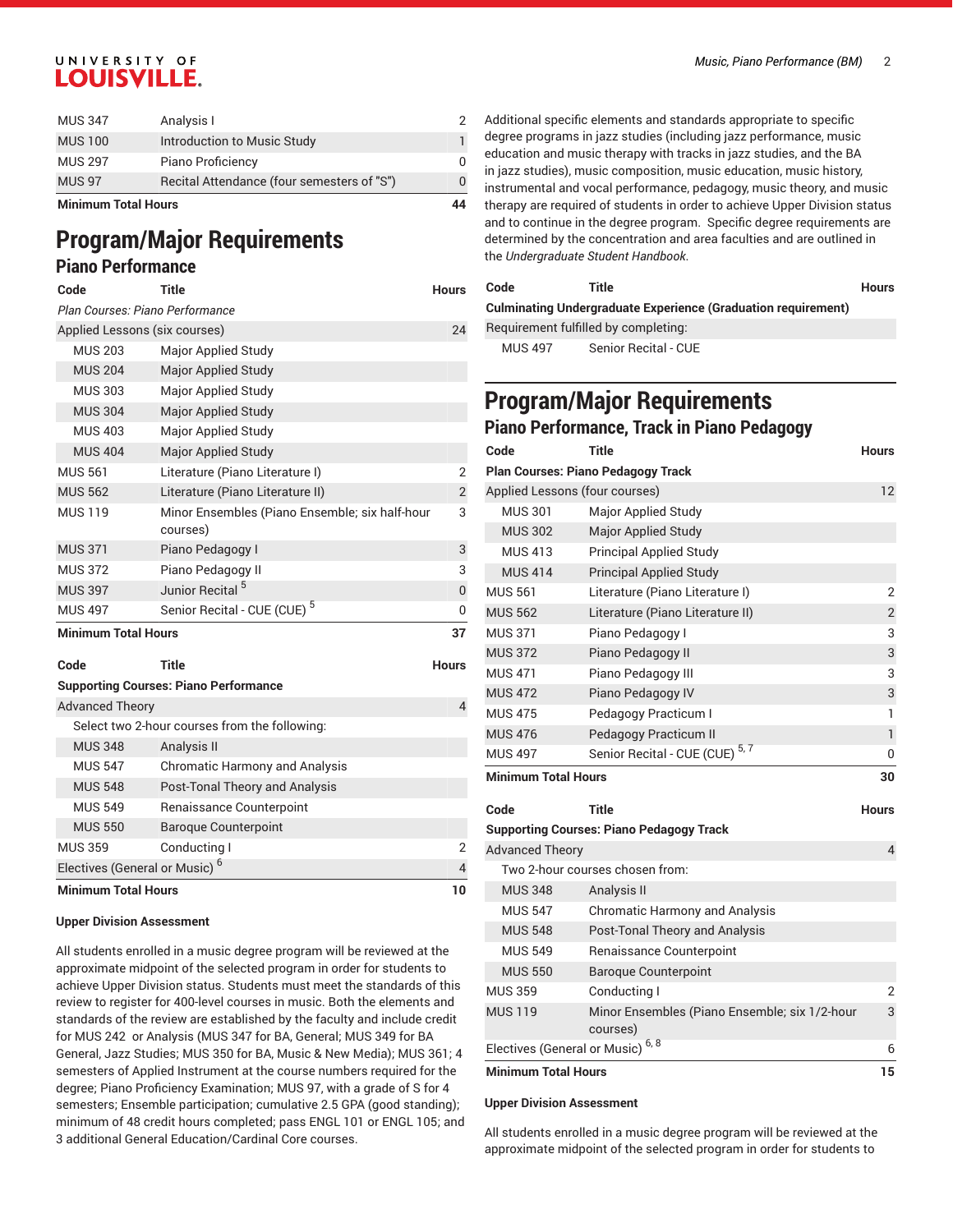### UNIVERSITY OF **LOUISVILLE.**

achieve Upper Division status. Students must meet the standards of this review to register for 400-level courses in music. Both the elements and standards of the review are established by the faculty and include credit for MUS 242 or Analysis (MUS 347 for BA, General; MUS 349 for BA General, Jazz Studies; MUS 350 for BA, Music & New Media); MUS 361; 4 semesters of Applied Instrument at the course numbers required for the degree; Piano Proficiency Examination; MUS 97, with a grade of S for 4 semesters; Ensemble participation; cumulative 2.5 GPA (good standing); minimum of 48 credit hours completed; pass ENGL 101 or ENGL 105; and 3 additional General Education courses.

Additional specific elements and standards appropriate to specific degree programs in jazz studies, music composition, music education, music history, instrumental and vocal performance, pedagogy, music theory, and music therapy are required of students in order to achieve Upper Division status and to continue in the degree program. Specific degree requirements are determined by the division and area faculties and are outlined in the Music Student Handbook and the various Division handbooks.

#### **Code Title Hours**

**Culminating Undergraduate Experience (Graduation requirement)**

Requirement fulfilled by completing:

MUS 497 Senior Recital - CUE

- 1 Students are required to take MUH 214 African-American Music - AH, D1 and MUH 205 Music in World Cultures - D2, SB.
- <sup>2</sup> MUH courses will not be accepted as music electives or cardinal core courses with the exception of ANTH 205/MUH 205 and PAS 214/MUH 214.
- 3 Students who do not pass the computer-based Fundamentals Test prior to the beginning of the fall semester are required to enroll in MUS 91 for 0 credit concurrently with MUS 141. Students who do not pass MUS 141, and students who enter the School of Music in January and do not place into MUS 142, must enroll in MUS 92 for the spring semester. Credits for MUS 92 do not count toward the degree.
- 4 Solely dependent on the ensemble audition.
- 5 Junior and Senior Recitals for all performance degrees are public recitals.
- <sup>6</sup> Music electives in any Bachelor of Music degree should be chosen from courses in Music History, Music Theory/Composition, Music Education, Music Literature, Music Pedagogy, Music Therapy, Jazz, a secondary applied area, or a non-required ensemble. Courses beyond the degree requirement in the student's major applied area or in the required major ensemble(s) are not appropriate. MUH courses will not be accepted as music electives. School of Music students may count up to two one-hour Physical Education courses toward the general elective requirement.
- 7 For the Track in Piano Pedagogy, the Senior Recital may be presented before the area faculty. A Junior Recital is strongly recommended for Pedagogy Majors.
- 8 Piano Pedagogy students are strongly encouraged to take a course in Educational Psychology or Child Development and to include one course in Music Entrepreneurship, Orff Schulwerk, or study on a secondary or functional instrument.

# **Flight Plan**

#### **Piano Performance**

| Course                           | Title                                                                    | <b>Hours</b>            |
|----------------------------------|--------------------------------------------------------------------------|-------------------------|
| Year 1                           |                                                                          |                         |
| Fall                             |                                                                          |                         |
| <b>MUS 100</b>                   | Introduction to Music Study                                              | 1                       |
| <b>MUS 103</b>                   | <b>Major Applied Study</b>                                               | $\overline{\mathbf{4}}$ |
| <b>MUS 109</b>                   | <b>Major Ensembles</b>                                                   | 1                       |
| <b>MUS 141</b>                   | Theory I                                                                 | 4                       |
| <b>MUS 97</b>                    | Recital Attendance (MUS 97-01)                                           | 0                       |
| <b>MUS 119</b>                   | Minor Ensembles (Piano Ensemble)                                         | 0.5                     |
| <b>ENGL 101</b>                  | Introduction to College Writing - WC                                     | 3                       |
|                                  | General Education: Cardinal Core Quantitative Reasoning - QR             | 3                       |
|                                  | <b>Hours</b>                                                             | 16.5                    |
| Spring                           |                                                                          |                         |
| <b>MUS 104</b>                   | <b>Major Applied Study</b>                                               | $\overline{4}$          |
| <b>MUS 109</b>                   | Major Ensembles                                                          | $\mathbf{1}$            |
| <b>MUS 142</b>                   | Theory II                                                                | 4                       |
| <b>MUS 97</b>                    | Recital Attendance (MUS 97-01)                                           | 0                       |
| <b>MUS 119</b>                   | Minor Ensembles (Piano Ensemble)                                         | 0.5                     |
| <b>ENGL 102</b>                  | Intermediate College Writing - WC                                        | 3                       |
|                                  | General Education: Cardinal Core Natural Sciences - S                    | 3                       |
|                                  | General Education: Cardinal Core Natural Sciences Lab - SL               | 1                       |
|                                  | <b>Hours</b>                                                             | 16.5                    |
| Year <sub>2</sub>                |                                                                          |                         |
| Fall                             |                                                                          |                         |
| <b>MUS 203</b>                   | Major Applied Study                                                      | 4                       |
| <b>MUS 109</b>                   | <b>Major Ensembles</b>                                                   | $\mathbf{1}$            |
| <b>MUS 241</b>                   | Theory III                                                               | 4                       |
| <b>MUS 97</b>                    | Recital Attendance (MUS 97-01)                                           | 0                       |
| <b>MUS 119</b>                   | Minor Ensembles (Piano Ensemble)                                         | 0.5                     |
| <b>General or Music Elective</b> |                                                                          | 1                       |
|                                  | General Education: Cardinal Core Oral Communication - OC                 | 3                       |
|                                  | General Education: Cardinal Core Social & Behavioral Sciences Historical | 3                       |
| Perspective - SBH                |                                                                          |                         |
|                                  | Hours                                                                    | 16.5                    |
| Spring                           |                                                                          |                         |
| <b>MUS 204</b>                   | <b>Major Applied Study</b>                                               | 4                       |
| <b>MUS 297</b>                   | Piano Proficiency                                                        | 0                       |
| <b>MUS 109</b>                   | <b>Major Ensembles</b>                                                   | 1                       |
| <b>MUS 242</b>                   | Theory IV                                                                | 4                       |
| <b>MUS 361</b>                   | Music Literature I (1000-1750)                                           | 3                       |
| <b>MUS 359</b>                   | Conducting I                                                             | $\overline{2}$          |
| <b>MUS 97</b>                    | Recital Attendance (MUS 97-01)                                           | 0                       |
| <b>MUS 119</b>                   | Minor Ensembles (Piano Ensemble)                                         | 0.5                     |
| <b>General Elective</b>          |                                                                          | $\mathbf{1}$            |
|                                  | Hours                                                                    | 15.5                    |
| Year 3                           |                                                                          |                         |
| Fall                             |                                                                          |                         |
| <b>MUS 303</b>                   | Major Applied Study                                                      | 4                       |
| <b>MUS 109</b>                   | Major Ensembles                                                          | $\mathbf{1}$            |
|                                  |                                                                          |                         |
| <b>MUS 347</b>                   | Analysis I                                                               | $\overline{c}$          |
| <b>MUS 362</b>                   | Music Literature II (Classical & Early Romantic Music)                   | 3                       |
| <b>MUS 371</b>                   | Piano Pedagogy I                                                         | 3                       |
| <b>MUS 119</b>                   | Minor Ensembles (Piano Ensemble)                                         | 0.5                     |
| <b>General or Music Elective</b> |                                                                          | $\mathbf{1}$            |
| Spring                           | <b>Hours</b>                                                             | 14.5                    |
| <b>MUS 304</b>                   | Major Applied Study                                                      | 4                       |
| <b>MUS 109</b>                   | Major Ensembles                                                          | 1                       |
| <b>MUS 363</b>                   | Music Literature III (1860-present)                                      | 3                       |
| <b>MUS 372</b>                   | Piano Pedagogy II                                                        | 3                       |
|                                  |                                                                          |                         |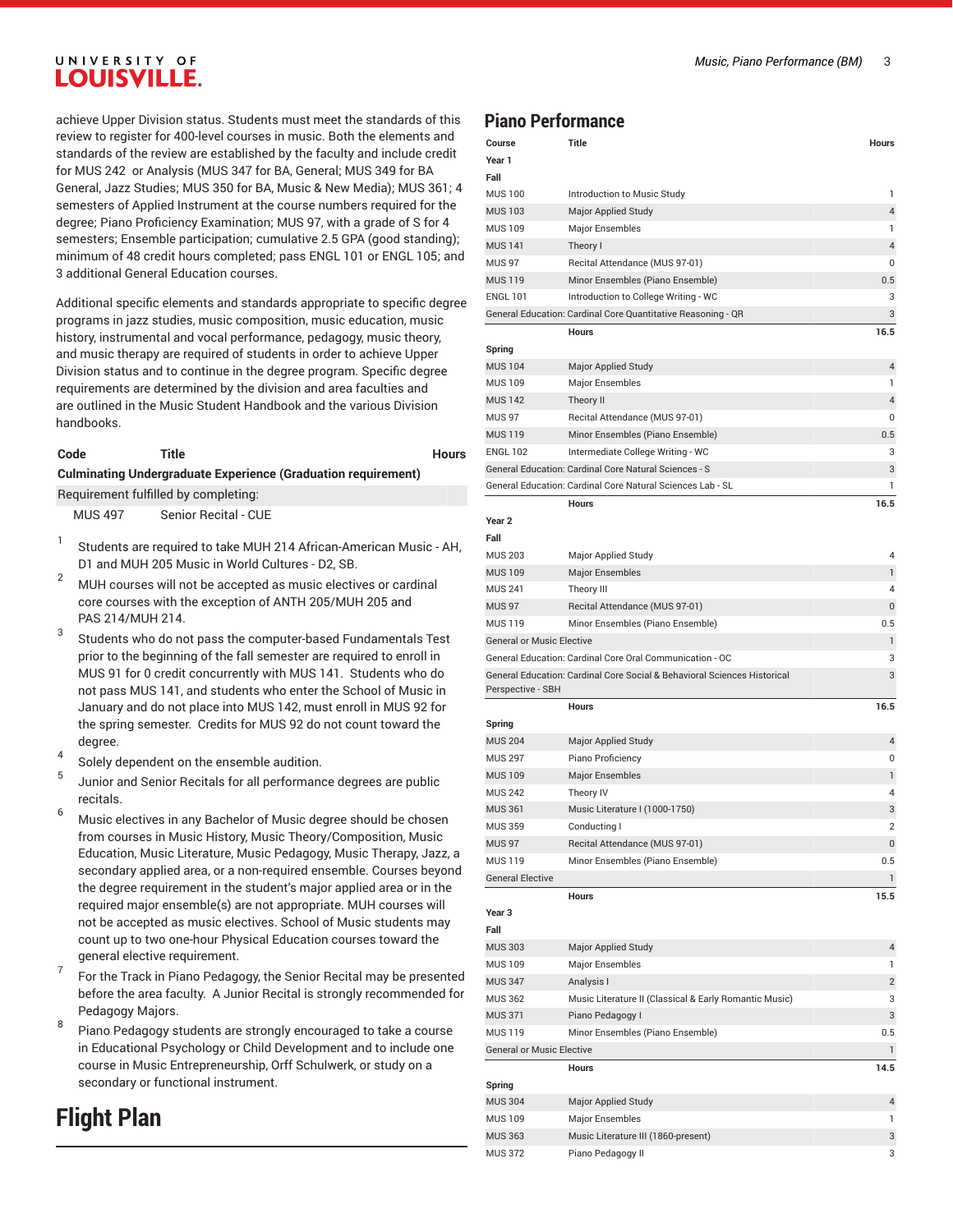### UNIVERSITY OF **LOUISVILLE.**

|                                                                                                                  | <b>Minimum Total Hours</b>                 | 122                              |
|------------------------------------------------------------------------------------------------------------------|--------------------------------------------|----------------------------------|
|                                                                                                                  | <b>Hours</b>                               | 12                               |
| <b>MUH 214</b>                                                                                                   | African-American Music - AH. D1            | 3                                |
| <b>MUS 497</b>                                                                                                   | Senior Recital - CUE (CUE)                 | $\mathbf{0}$                     |
| Advanced Theory Course from specified list                                                                       |                                            | $\overline{2}$                   |
| <b>MUS 562</b>                                                                                                   | Literature                                 | $\overline{2}$                   |
| <b>MUS 109</b>                                                                                                   | Major Ensembles                            | 1                                |
| <b>MUS 404</b>                                                                                                   | Major Applied Study                        | $\overline{4}$                   |
| Spring                                                                                                           |                                            |                                  |
|                                                                                                                  | <b>Hours</b>                               | 16                               |
| General or Music Elective                                                                                        |                                            | 1                                |
| General Education: Cardinal Core Arts & Humanities - AH<br>General Education: Cardinal Core Natural Sciences - S |                                            | 3                                |
|                                                                                                                  | Literature (Piano Literature I)            | 3                                |
| <b>MUS 561</b>                                                                                                   | Advanced Theory Course from specified list | $\overline{2}$<br>$\overline{2}$ |
| <b>MUS 109</b>                                                                                                   | Major Ensembles                            | 1                                |
| <b>MUS 403</b>                                                                                                   | Major Applied Study                        | $\overline{4}$                   |
| Fall                                                                                                             |                                            |                                  |
| Year 4                                                                                                           |                                            |                                  |
|                                                                                                                  | <b>Hours</b>                               | 14.5                             |
| <b>MUH 205</b>                                                                                                   | Music in World Cultures - D2, SB           | 3                                |
| <b>MUS 397</b>                                                                                                   | Junior Recital                             | 0                                |
| <b>MUS 119</b>                                                                                                   | Minor Ensembles (Piano Ensemble)           | 0.5                              |

### **Piano Performance with a Track in Piano Pedagogy**

| Course            | <b>Title</b>                                                             | <b>Hours</b>   |
|-------------------|--------------------------------------------------------------------------|----------------|
| Year 1            |                                                                          |                |
| Fall              |                                                                          |                |
| <b>MUS 100</b>    | Introduction to Music Study                                              | 1              |
| <b>MUS101</b>     | Major Applied Study                                                      | $\overline{2}$ |
| <b>MUS 109</b>    | Major Ensembles                                                          | $\mathbf{1}$   |
| <b>MUS 141</b>    | Theory I                                                                 | $\overline{4}$ |
| <b>MUS 97</b>     | Recital Attendance (MUS 97-01)                                           | 0              |
| <b>MUS 119</b>    | Minor Ensembles (Piano Ensemble)                                         | 0.5            |
| <b>ENGL 101</b>   | Introduction to College Writing - WC                                     | 3              |
|                   | General Education: Cardinal Core Quantitative Reasoning - QR             | 3              |
|                   | General Education: Cardinal Core Social & Behavioral Sciences Historical | 3              |
| Perspective - SBH |                                                                          |                |
|                   | <b>Hours</b>                                                             | 17.5           |
| Spring            |                                                                          |                |
| <b>MUS 102</b>    | Major Applied Study                                                      | 2              |
| <b>MUS 109</b>    | <b>Major Ensembles</b>                                                   | $\mathbf{1}$   |
| <b>MUS 142</b>    | Theory II                                                                | 4              |
| <b>MUS 97</b>     | Recital Attendance (MUS 97-01)                                           | $\mathbf{0}$   |
| <b>MUS 119</b>    | Minor Ensembles (Piano Ensemble)                                         | 0.5            |
| <b>ENGL 102</b>   | Intermediate College Writing - WC                                        | 3              |
| MUH 205           | Music in World Cultures - D2, SB                                         | 3              |
|                   | General Education: Cardinal Core Natural Sciences - S                    | 3              |
|                   | General Education: Cardinal Core Natural Sciences Lab - SL               | $\mathbf{1}$   |
|                   | <b>Hours</b>                                                             | 17.5           |
| Year <sub>2</sub> |                                                                          |                |
| Fall              |                                                                          |                |
| <b>MUS 201</b>    | Major Applied Study                                                      | $\overline{2}$ |

| <b>MUS 109</b>                                           | <b>Major Ensembles</b>           |          |
|----------------------------------------------------------|----------------------------------|----------|
| <b>MUS 241</b>                                           | Theory III                       | 4        |
| <b>MUS 97</b>                                            | Recital Attendance (MUS 97-01)   | $\Omega$ |
| <b>MUS 119</b>                                           | Minor Ensembles (Piano Ensemble) | 0.5      |
| General Education: Cardinal Core Oral Communication - OC |                                  |          |
| General Education: Cardinal Core Arts & Humanities - AH  |                                  |          |

| <b>General or Music Electives</b> |                                                        |                |  |  |
|-----------------------------------|--------------------------------------------------------|----------------|--|--|
|                                   | <b>Hours</b>                                           | 16.5           |  |  |
| Spring                            |                                                        |                |  |  |
| <b>MUS 202</b>                    | <b>Major Applied Study</b>                             | $\overline{2}$ |  |  |
| <b>MUS 297</b>                    | Piano Proficiency                                      | 0              |  |  |
| <b>MUS 109</b>                    | <b>Major Ensembles</b>                                 | 1              |  |  |
| <b>MUS 242</b>                    | Theory IV                                              | 4              |  |  |
| <b>MUS 361</b>                    | Music Literature I (1000-1750)                         | 3              |  |  |
| <b>MUS 359</b>                    | Conducting I                                           | $\overline{2}$ |  |  |
| <b>MUS 97</b>                     | Recital Attendance (MUS 97-01)                         | 0              |  |  |
| <b>MUS 119</b>                    | Minor Ensembles (Piano Ensemble)                       | 0.5            |  |  |
| <b>MUH 214</b>                    | African-American Music - AH, D1                        | 3              |  |  |
|                                   | <b>Hours</b>                                           | 15.5           |  |  |
| Year 3                            |                                                        |                |  |  |
| Fall                              |                                                        |                |  |  |
| <b>MUS 301</b>                    | <b>Major Applied Study</b>                             | $\overline{2}$ |  |  |
| <b>MUS 109</b>                    | Major Ensembles                                        | 1              |  |  |
| <b>MUS 362</b>                    | Music Literature II (Classical & Early Romantic Music) | 3              |  |  |
| <b>MUS 347</b>                    | Analysis I                                             | 2              |  |  |
| <b>MUS 119</b>                    | Minor Ensembles (Piano Ensemble)                       | 0.5            |  |  |
| <b>MUS 371</b>                    | Piano Pedagogy I                                       | 3              |  |  |
| <b>General or Music Electives</b> |                                                        | 3              |  |  |
|                                   | <b>Hours</b>                                           | 14.5           |  |  |
| Spring                            |                                                        |                |  |  |
| <b>MUS 302</b>                    | <b>Major Applied Study</b>                             | $\overline{2}$ |  |  |
| <b>MUS 109</b>                    | Major Ensembles                                        | 1              |  |  |
| <b>MUS 363</b>                    | Music Literature III (1860-present)                    | 3              |  |  |
| <b>MUS 119</b>                    | Minor Ensembles (Piano Ensemble)                       | 0.5            |  |  |
| <b>MUS 372</b>                    | Piano Pedagogy II                                      | 3              |  |  |
|                                   | General Education: Cardinal Core Natural Sciences - S  | 3              |  |  |
|                                   | <b>Hours</b>                                           | 12.5           |  |  |
| Year 4                            |                                                        |                |  |  |
| Fall                              |                                                        |                |  |  |
| <b>MUS 413</b>                    | <b>Principal Applied Study</b>                         | 4              |  |  |
| <b>MUS 109</b>                    | <b>Major Ensembles</b>                                 | 1              |  |  |
|                                   | Advanced Theory Course from specified list             | $\overline{2}$ |  |  |
| <b>MUS 471</b>                    | Piano Pedagogy III                                     | 3              |  |  |
| <b>MUS 561</b>                    | Literature (Piano Literature I)                        | $\overline{2}$ |  |  |
| <b>MUS 475</b>                    | Pedagogy Practicum I                                   | 1              |  |  |
|                                   | Hours                                                  | 13             |  |  |
| Spring                            |                                                        |                |  |  |
| <b>MUS 414</b>                    | <b>Principal Applied Study</b>                         | 4              |  |  |
| <b>MUS 109</b>                    | Major Ensembles                                        | 1              |  |  |
| <b>MUS 472</b>                    | Piano Pedagogy IV                                      | 3              |  |  |
| <b>MUS 562</b>                    | Literature (Piano Literature II)                       | $\overline{2}$ |  |  |
| <b>MUS 476</b>                    | Pedagogy Practicum II                                  | 1              |  |  |
|                                   | Advanced Theory Course from specified list             | $\overline{c}$ |  |  |
| <b>MUS 497</b>                    | Senior Recital - CUE (CUE)                             | 0              |  |  |
|                                   |                                                        |                |  |  |
|                                   | Hours                                                  | 13             |  |  |
|                                   | <b>Minimum Total Hours</b>                             | 120            |  |  |

#### **Degree Audit Report**

Degree Audit reports illustrate how your completed courses fulfill the requirements of your academic plan. What-if reports allow you to compare the courses you have completed in your current academic plan to the courses required in another academic plan. Should you have questions about either report, please consult with your academic advisor.

#### **To create either report:**

- 1. Log into your ULink account.
- 2. Click on the Academic Progress tile.